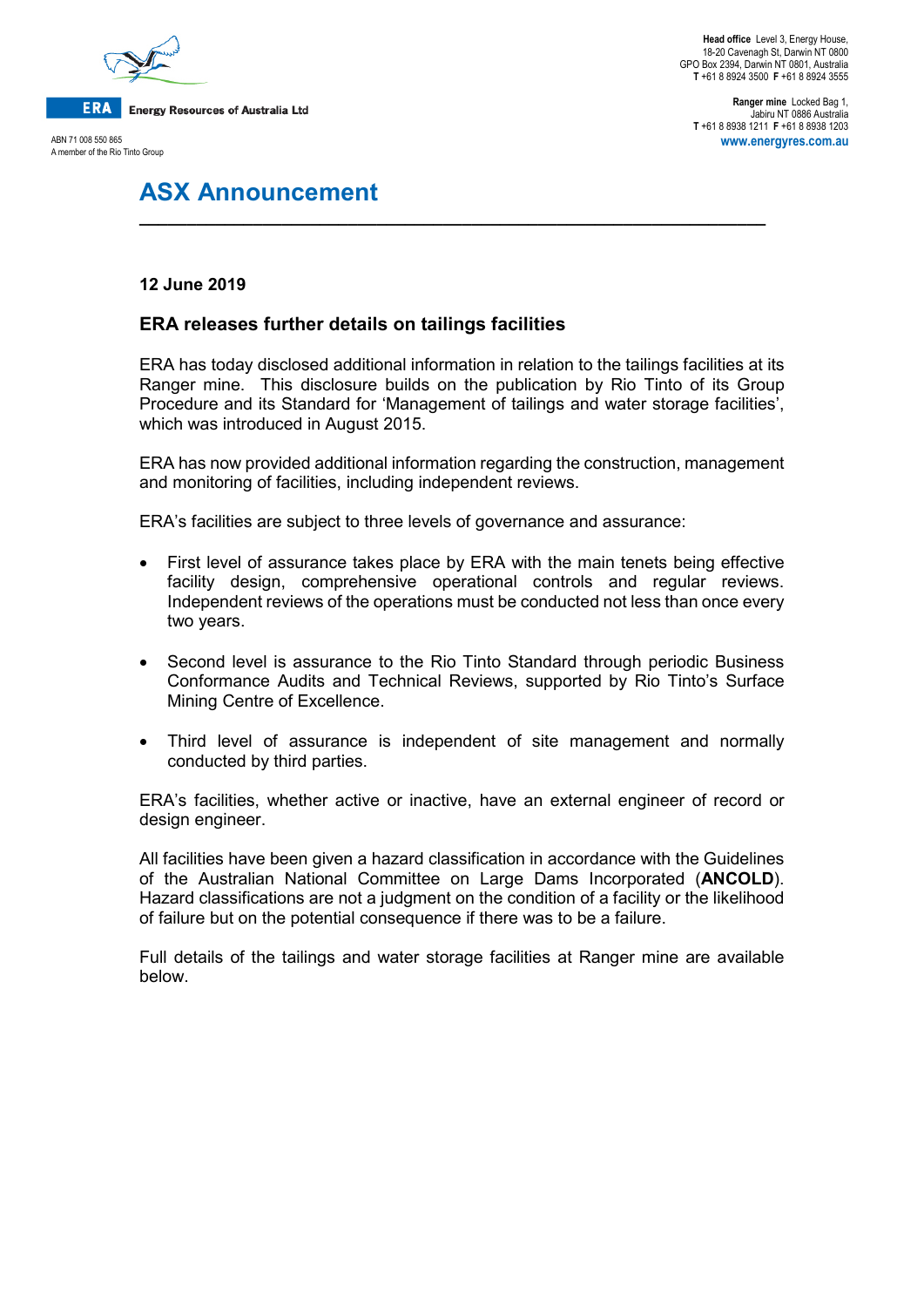| 1. "Tailings Dam"<br>Name/identifier                                                                                                                                                                                                                                                | Pit 1 TSF                                                           | Pit 3 TSF                                                    | <b>TSF</b>                                                                                                  |
|-------------------------------------------------------------------------------------------------------------------------------------------------------------------------------------------------------------------------------------------------------------------------------------|---------------------------------------------------------------------|--------------------------------------------------------------|-------------------------------------------------------------------------------------------------------------|
| 2. Location                                                                                                                                                                                                                                                                         | -12.69066,132.91610                                                 | -12.67528,132.91892                                          | -12.69026,132.90168                                                                                         |
| 3. Ownership                                                                                                                                                                                                                                                                        | Owned and Operated                                                  | Owned and Operated                                           | Owned and Operated                                                                                          |
| 4. Status                                                                                                                                                                                                                                                                           | Closed                                                              | Active                                                       | Inactive                                                                                                    |
| 5. Date of initial operation                                                                                                                                                                                                                                                        | 1996                                                                | 2015                                                         | 1980                                                                                                        |
| 6. Is the Dam currently<br>operated or closed as per<br>currently approved design?                                                                                                                                                                                                  | Yes                                                                 | Yes                                                          | Yes                                                                                                         |
| 7. Raising method                                                                                                                                                                                                                                                                   | N/A (in-pit)                                                        | $N/A$ (in-pit)                                               | Downstream                                                                                                  |
| 8. Current Maximum Height                                                                                                                                                                                                                                                           | 0<br><b>Tailings are</b><br>deposited into a<br>completed open pit. | 0<br>Tailings are<br>deposited into a<br>completed open pit. | 38.5                                                                                                        |
| 9. Current Tailings Storage<br><b>Impoundment Volume</b>                                                                                                                                                                                                                            | 18,500,000                                                          | 18,542,000                                                   | 12,999,000                                                                                                  |
| 10. Planned Tailings Storage<br><b>Impoundment Volume in 5</b><br>years' time.                                                                                                                                                                                                      | 18,500,000                                                          | 31,538,000                                                   | 0<br>All tailings will be<br>removed by<br>December 2020 and<br>TSF to be<br>subsequently<br>deconstructed. |
| 11. Most recent Independent<br><b>Expert Review</b>                                                                                                                                                                                                                                 | October 2018                                                        | <b>July 2018</b>                                             | September 2018                                                                                              |
| 12. Do you have full and<br>complete relevant engineering<br>records including design,<br>construction, operation,<br>maintenance and/or closure.                                                                                                                                   | Yes                                                                 | Yes                                                          | Yes                                                                                                         |
| 13. What is your hazard<br>categorisation of this facility,<br>based on consequence of<br>failure?                                                                                                                                                                                  | Very Low                                                            | High B                                                       | High B                                                                                                      |
| 14. What guideline do you<br>follow for the classification<br>system?                                                                                                                                                                                                               | ANCOLD                                                              | ANCOLD                                                       | ANCOLD                                                                                                      |
| 15. Has this facility, at any<br>point in its history, failed to be<br>confirmed or certified as<br>stable, or experienced notable<br>stability concerns, as identified<br>by an independent engineer<br>(even if later certified as stable<br>by the same or a different<br>firm). | No                                                                  | No                                                           | No                                                                                                          |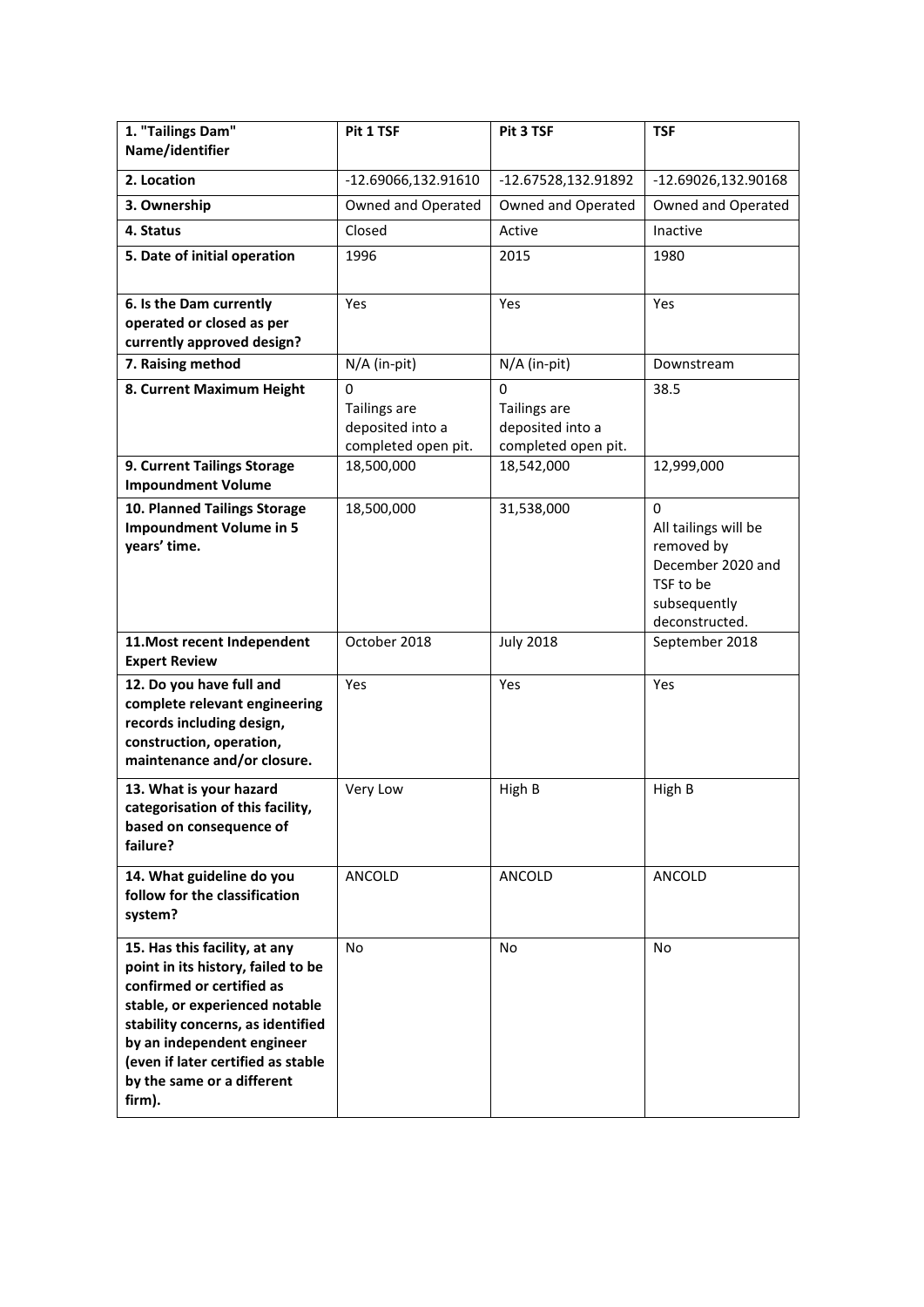| 1. "Tailings Dam"<br>Name/identifier                                                                                                                                                                                                                             | Pit 1 TSF                                                     | Pit 3 TSF            | <b>TSF</b>           |
|------------------------------------------------------------------------------------------------------------------------------------------------------------------------------------------------------------------------------------------------------------------|---------------------------------------------------------------|----------------------|----------------------|
| 16. Do you have internal/in<br>house engineering specialist<br>oversight of this facility? Or do<br>you have external engineering<br>support for this purpose?                                                                                                   | External only                                                 | <b>External only</b> | <b>External only</b> |
| 17. Has a formal analysis of the<br>downstream impact on<br>communities, ecosystems and<br>critical infrastructure in the<br>event of catastrophic failure<br>been undertaken and to reflect<br>final conditions? If so, when<br>did this assessment take place? | No<br>Tailings are<br>deposited into a<br>completed open pit. | Yes                  | Yes - January 2016   |
| 18. Is there a) a closure plan in<br>place for this dam, and b) does<br>it include long term<br>monitoring?                                                                                                                                                      | Yes and Yes                                                   | Yes and Yes          | Yes and Yes          |
| 19. Have you, or do you plan to<br>assess your tailings facilities<br>against the impact of more<br>regular extreme weather<br>events as a result of climate<br>change, e.g. over the next two<br>years?                                                         | Yes                                                           | Yes                  | Yes                  |
| 20. Any other relevant<br>information and supporting<br>documentation.                                                                                                                                                                                           |                                                               |                      |                      |
| Please state if you have<br>omitted any other exposure to<br>tailings facilities through any<br>joint ventures you may have.                                                                                                                                     |                                                               |                      |                      |